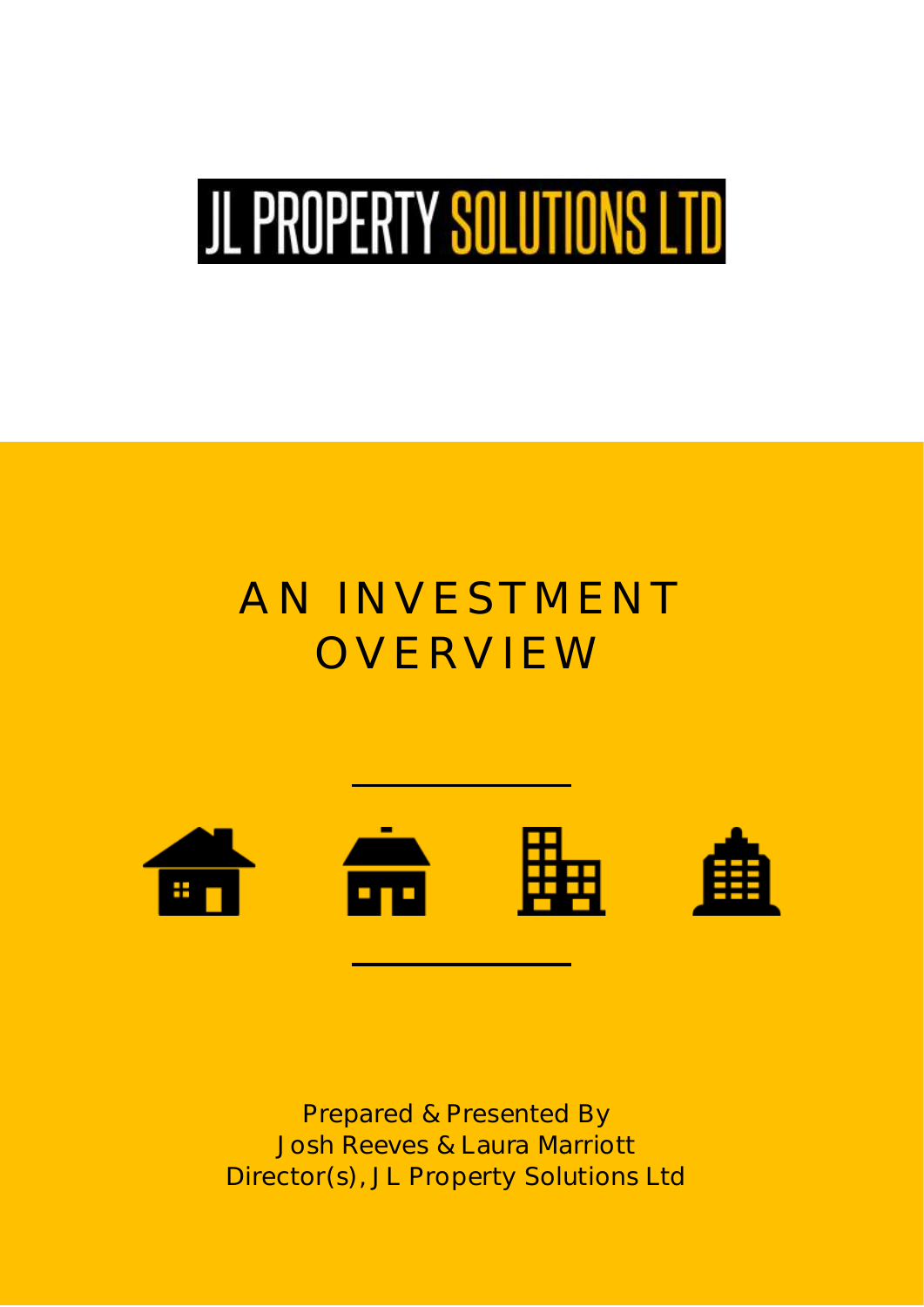### A OUICK INTRC A QUICK INTRO

#### **WHAT WE DO** WHAT WE DO NOT THE TANK OF THE TANK OF THE TANK OF THE TANK OF THE TANK OF THE TANK OF THE TANK OF THE TANK OF

We are two successful property investors based in the Midlands with a diverse portfolio of residential properties in the UK. We have been consistently profitable in the property market for over 10 years, combining different purchase and exit strategies to grow both our capital and our cashflow. We have been involved in numerous transactions, using all streams of lending. We use our own capital, institutional lending, but also use private funds to give people a better return than the banks can offer.

#### WHERE CAN YOU FIND US? WHERE CAN YOU FIND US?



@jlpropertysolutionsltd @jlpropertysolutionsltd





 $\sqrt{2}$ 







 $\frac{1}{2}$ 

#### WHAT IS OUR MISSION STATEMENT? WHAT IS OUR MISSION STATEMENT OF THE MISSION STATEMENT OF THE MISSION STATEMENT OF THE MISSION STATEMENT OF THE MISSION STATEMENT OF THE MISSION STATEMENT OF THE MISSION STATEMENT OF THE MISSION STATEMENT OF THE MISSION ST

- Bring older housing stock back into current use to satisfy the highest demand<br>ever seen in the UK ever seen in the UK.
- Provide additional employment opportunities for local trades and industry.
	- Provide quality, affordable rental housing to local families.
	- Create win-win deals for all parties involved in the investment chain.

This is a document for distribution to friends and family and is issued to High Net Worth or Sophisticated Investors only. It is not for public promotion and is not to be regarded as an FCA approved regulated investment. We maintain a log of anyone who has been invited to read this document<br>as part of our recording system as part of our recording system

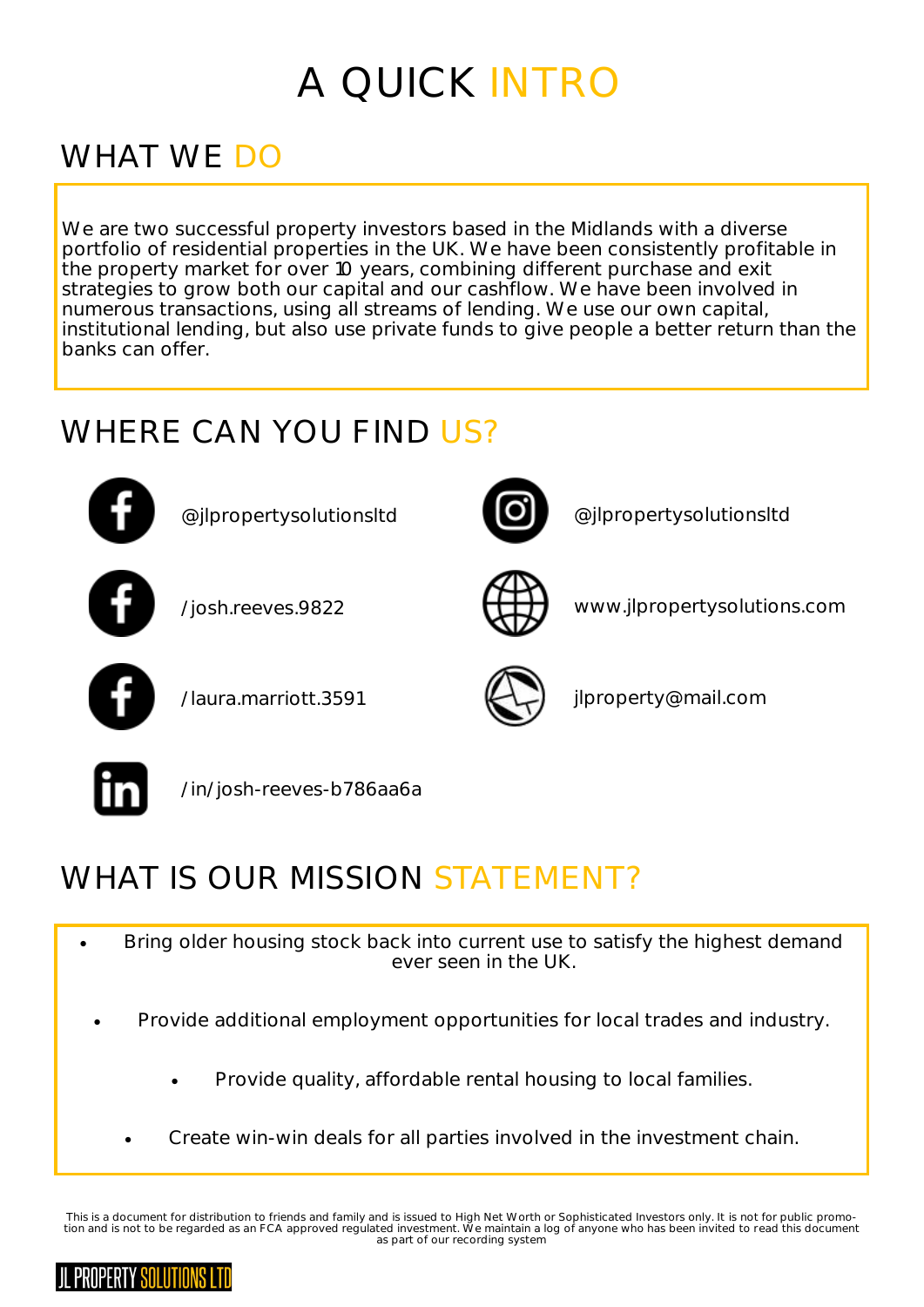## THE HEADI INF INFORMATION INVEST WITH US OR THE BANK - WHAT DOES IT  $I = \Lambda I$

At a time when savers are getting below average returns from the banks, we have<br>become an option for private lenders to get a much greater outcome. Investing with us is like Peer-to-Peer lending, or locking your money in an "ISA", except the interest rate is much higher. Using our extensive property knowledge, and ability to buy at some of the best prices in the market, as well as utilising the strength of our team and experience to build out the project, we can far outperform most available consumer investments. We have investors that have worked with us for a number of years for exactly that reason. exactly that reason.

CURRENT HIGH STREET SAVINGS/CURRENT **ACCOUNT RATES** 

PROPERTY SOLUTIONS ASSET-BACKED INIVESTMENTS INVESTMENTS

 $0 - 3 %$ 

 $6 - 8 %$ 

#### OUR APPROACH THAT CREATES THE BENEEIT OUR APPROACH THAT CREATES THE BENEFIT



By making funds available and for short periods of time a much better return can be made investing in property. can be made in property.



An investment strategy based around buying Below Market Value (BMV) and adding value through refurbishment/development & releasing equity at new adding value through finance or sale higher value through finance or sale.



Main investment areas are South Wales and the West Midlands, two growth areas even in recent slow market conditions - but also invest nationally. areas even in recent slow market conditions - but also invest nationally.



With traditional saving accounts producing record low returns, we believe that now is an ideal time to be investing in property. now is an ideal time to be investing in property.



wears (longer available on request) years (longer available on request)

This is a document for distribution to friends and family and is issued to High Net Worth or Sophisticated Investors only. It is not for public promotion and is not to be regarded as an FCA approved regulated investment. We maintain a log of anyone who has been invited to read this document<br>as part of our recording system as part of our recording system

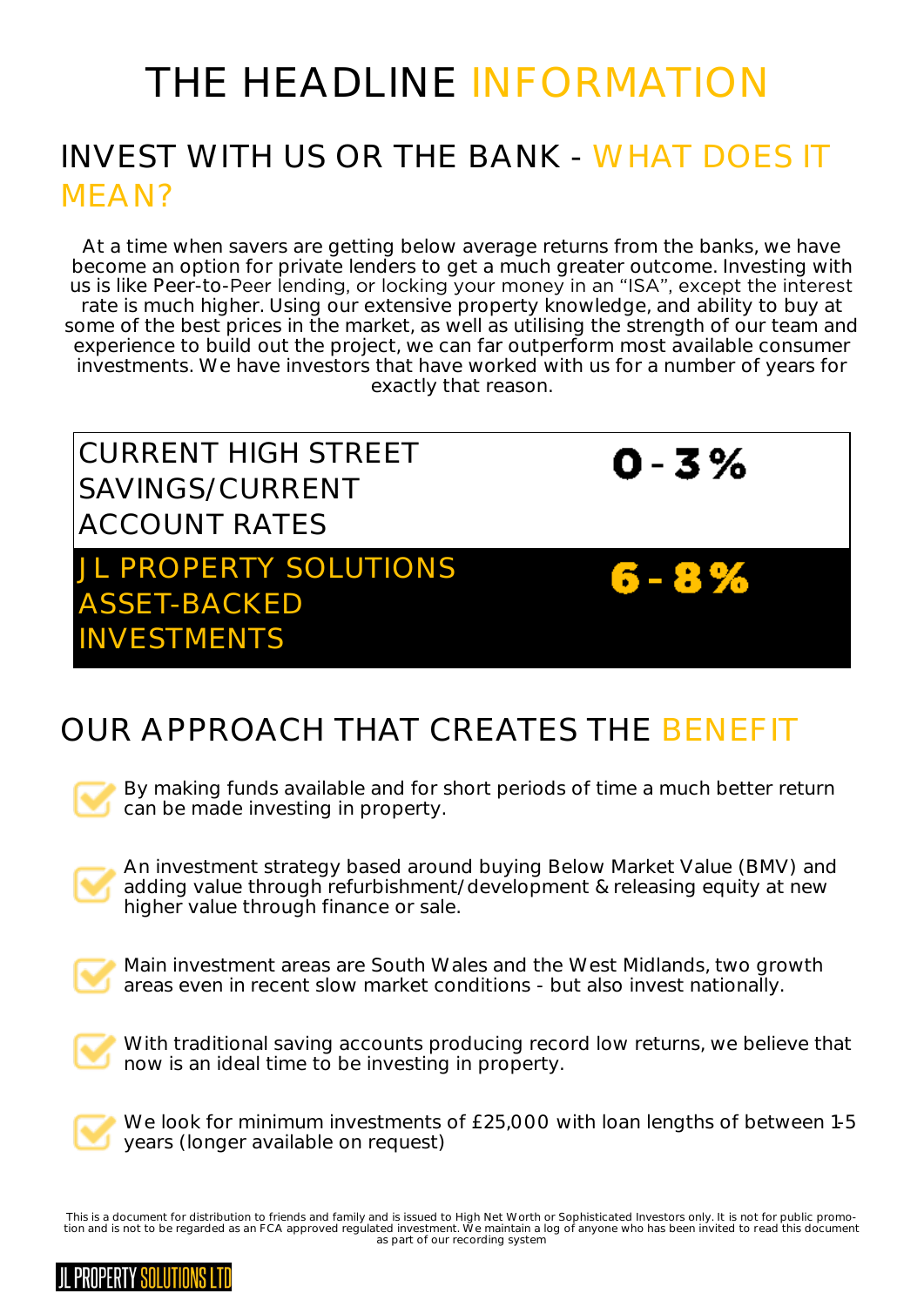## **INVESTMENT OPTIONS AND YOUR** RETURNS

### THE OPTIONS

Choices of investment offers are available to suit different styles of investment.

- 1. Invest and receive a 6% return with interest paid monthly plus capital investment repaid on maturity.
- repaid on maturity. 2. Investment in the 1 year and receiver and receiver and interest paid on 8% return with capital and interest paid on 8% return with capital and interest paid on 8% return with capital and interest paid on 8% return with maturity.

Option to reinvest for a subsequent period. Investments for shorter periods can be<br>accommodated on a pro-rata basis. Generally the process is to buy with investor cash, refurbish and refinance to new market value as soon as is viable (to a maximum of 12 refund to new market value as soon as soon as soon as is viable (to a maximum of 122  $\mu$  market value as  $\mu$ months)



⇒ SHORT AND LONG TERM LENDING OPTIONS AVAILABLE SUBJECT TO<br>OUALIFICATION

#### SO AMARILA DI FOOM  $\Rightarrow$  REFERENCES AVAILABLE ON REQUEST

tion and is not to be regarded as an FCA approved regulated investment. We maintain a log of anyone who has been invited to read this document<br>as part of our recording system as part of our recording system

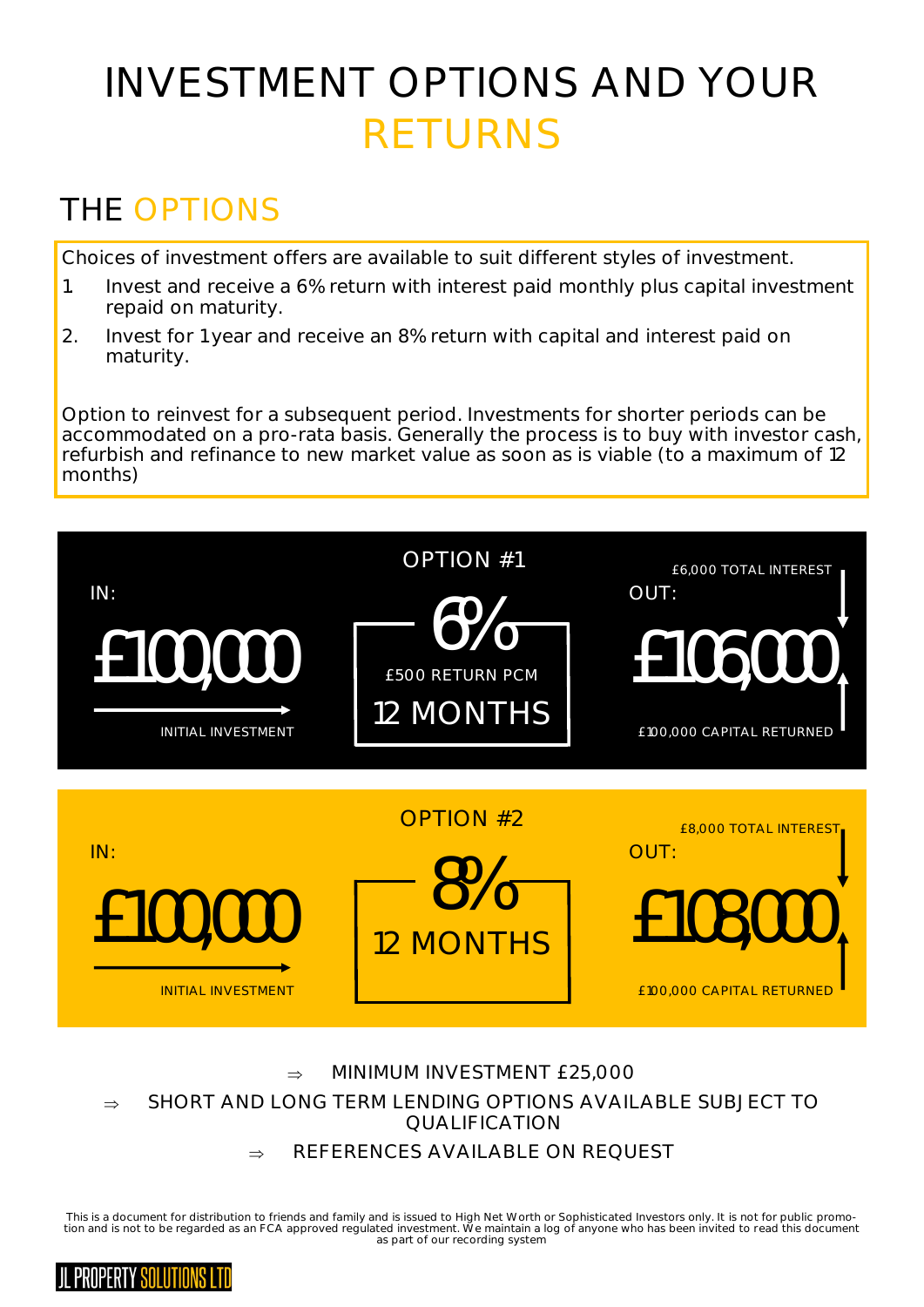### MORF ABOUT US MORE ABOUT USE OF THE SERVICE.

## OUR EXPERIENCE



Both of us have paid speaking, sharing our experience of property investing with students and other investors



Prior to becoming<br>landlords, we oversaw the purchase. renovation and sale of 4 properties between 2013 and 2018 with a net profit of over £150,000. £150,000.



## Public Speaking Property Trading Rental Property Investment

Having purchased<br>our first investment property in 2017 we have since built a diverse portfolio of Buy-to-Let, HMO, Flip, Assisted Sale and Lease Option properties in the residential sector worth over f1.5million.



We have helped<br>multiple investors achieve levels of interest that they cannot find anywhere else through short term private lending against investment property, whilst offering them the best security for their money available (references available).

(references available).



### OUR PAST PROJECTS



tion and is not to be regarded as an FCA approved regulated investment. We maintain a log of anyone who has been invited to read this document<br>as part of our recording system as part of our recording system

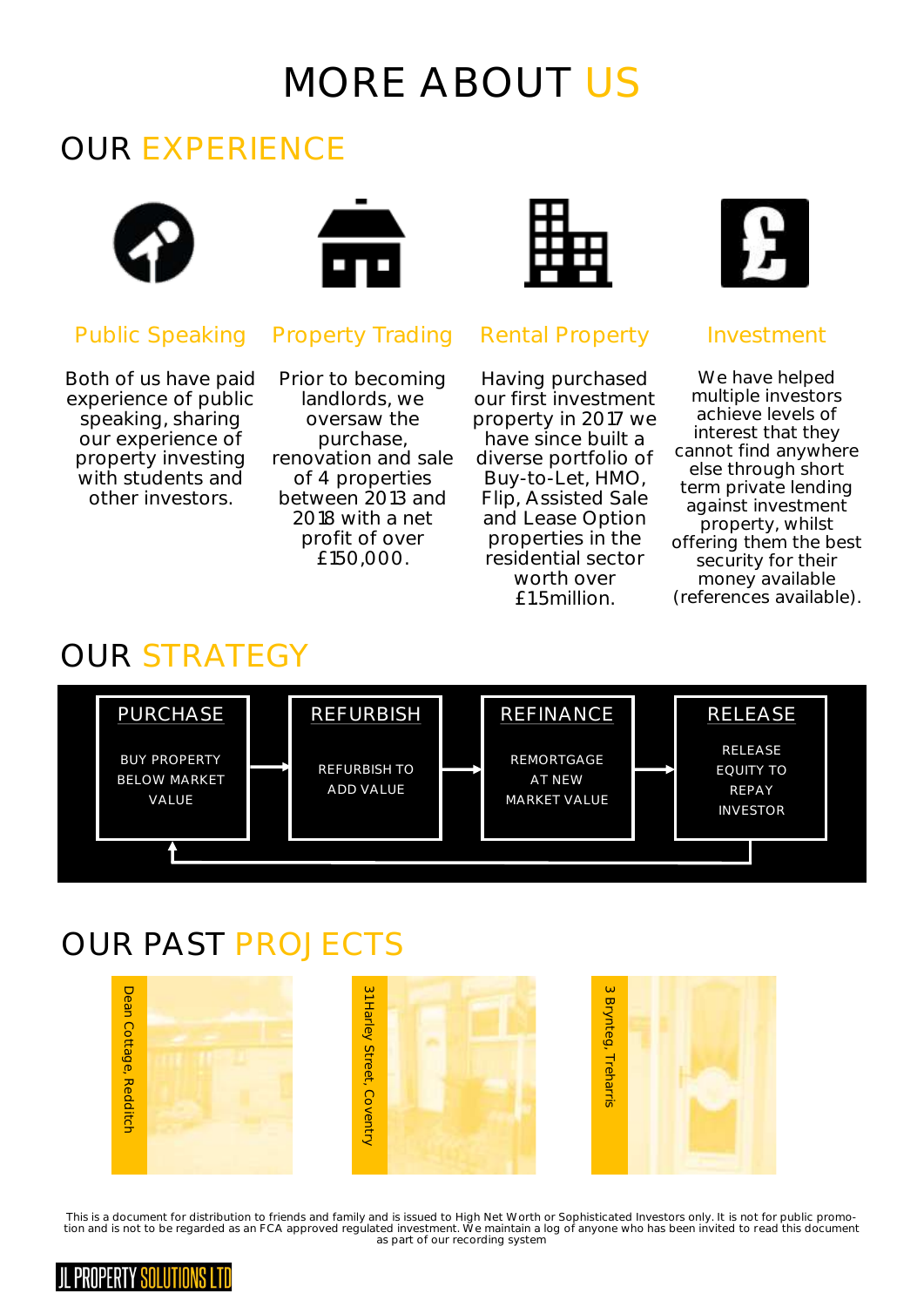# PORTFOLIO OVERVIEW: PAST

| <b>DEAN COTTAGE</b><br>Refurbish and sell a barn conversion      | <b>REDDITCH</b>                                                          |
|------------------------------------------------------------------|--------------------------------------------------------------------------|
| STRATEGY - FLIP                                                  | PRIVATE INVESTOR INPUT<br>£55,000<br><b>INTEREST PERIOD</b><br>12 MONTHS |
| <b>PURCHASE PRICE</b><br><b>SALE PRICE</b><br><b>PROFIT MADE</b> | <b>INTEREST EARNED</b>                                                   |
| £200,000<br>£268,000<br>£55,500                                  | £3,300                                                                   |
| <b>HARLEY STREET</b><br>Convert a 2-bed terraced to 5-bed HMO    | <b>COVENTRY</b>                                                          |
|                                                                  | PRIVATE INVESTOR INPUT                                                   |
| STRATEGY - HMO                                                   | £100,000                                                                 |
|                                                                  | <b>INTEREST PERIOD</b>                                                   |
| <b>PURCHASE PRICE</b><br>REFINANCE PRICE<br><b>RENTAL INCOME</b> | 12 MONTHS                                                                |
| PA<br>£139,000<br>£275,000<br>£26,250                            | <b>INTEREST EARNED</b><br>£8,000                                         |
| <b>BRYNTEG</b><br>Refurbish a 3-bed terraced property for rental | MERTHYR TYDFIL                                                           |
|                                                                  | PRIVATE INVESTOR INPUT                                                   |
| STRATEGY - BTL                                                   | £25,000                                                                  |
|                                                                  | <b>INTEREST PERIOD</b>                                                   |
| REFINANCE PRICE<br>PURCHASE PRICE<br><b>RENTAL INCOME</b>        | 12 MONTHS                                                                |
| <b>PA</b><br>£61,000<br>£110,000<br>£5,700                       | <b>INTEREST EARNED</b><br>£2,000                                         |
|                                                                  |                                                                          |

tion and is not to be regarded as an FCA approved regulated investment. We maintain a log of anyone who has been invited to read this document<br>as part of our recording system as part of our recording system